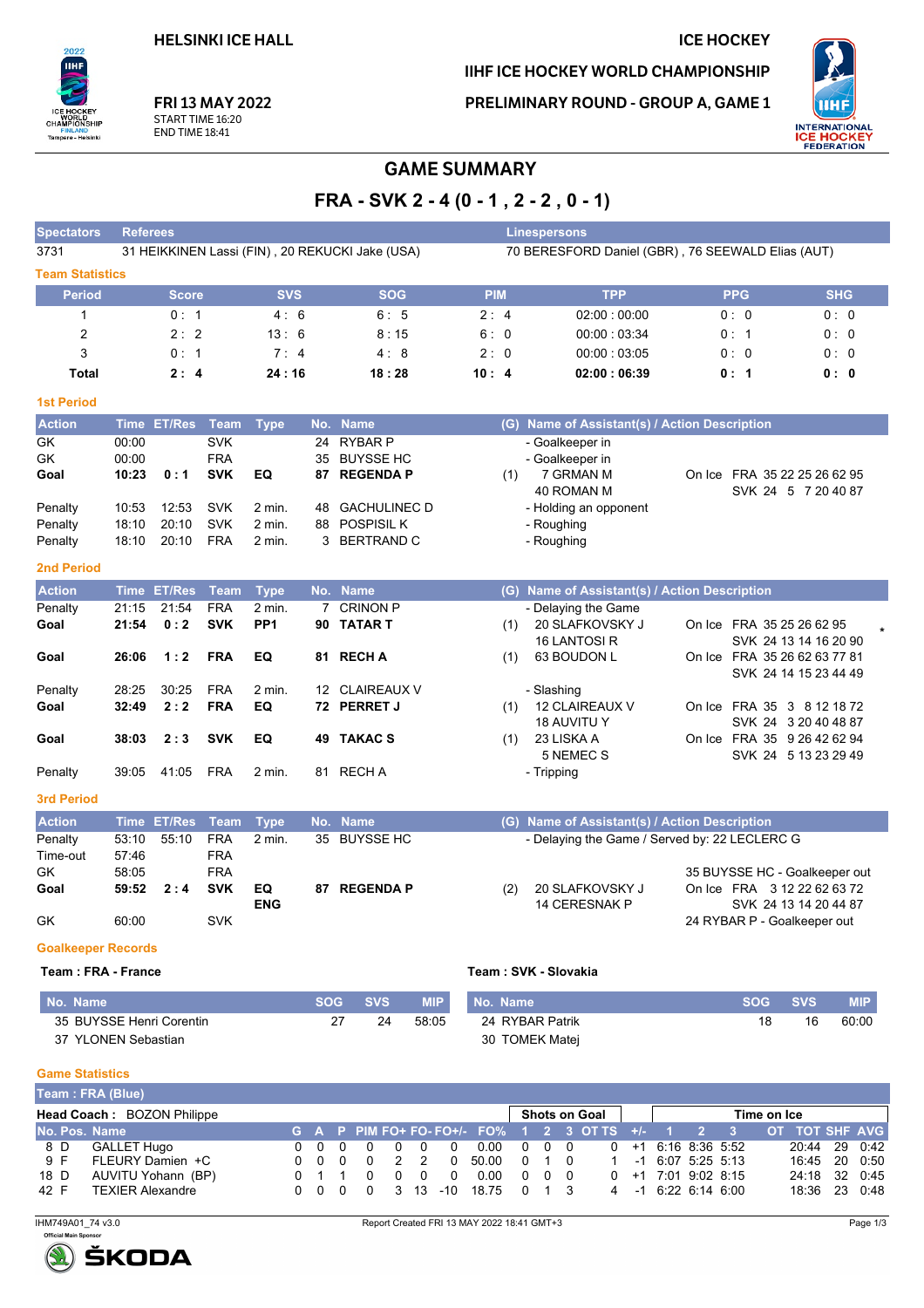**HELSINKI ICE HALL** 

#### **ICE HOCKEY**



# FRI 13 MAY 2022

START TIME 16:20<br>END TIME 18:41

# PRELIMINARY ROUND - GROUP A, GAME 1

IIHF ICE HOCKEY WORLD CHAMPIONSHIP



| <b>Head Coach: BOZON Philippe</b> |                              |              |              |          |                | <b>Shots on Goal</b> |                   |          |            |          | Time on Ice    |                         |               |          |  |                |      |           |                    |    |      |
|-----------------------------------|------------------------------|--------------|--------------|----------|----------------|----------------------|-------------------|----------|------------|----------|----------------|-------------------------|---------------|----------|--|----------------|------|-----------|--------------------|----|------|
| No. Pos. Name                     |                              | G.           | $\mathbf{A}$ | P        |                |                      | PIM FO+ FO- FO+/- |          | FO%        |          | $\overline{2}$ | $\overline{\mathbf{3}}$ | <b>OT TS</b>  | $+/-$    |  | $\mathbf{2}$   | 3    | <b>OT</b> | <b>TOT SHF AVG</b> |    |      |
| 94 F                              | <b>BOZON Tim</b>             | $\Omega$     | $\mathbf 0$  | $\Omega$ | 0              | 3                    | $\Omega$          |          | 3 100.00   | 0        | $\mathbf{0}$   | $\Omega$                | $\Omega$      | $-1$     |  | 6:42 6:16 5:57 |      |           | 18:55              | 23 | 0:49 |
| 3 F                               | <b>BERTRAND Charles</b>      | $\mathbf 0$  | 0            | 0        | 2              | 0                    | 0                 | 0        | 0.00       | 0        |                | 0                       |               | $\Omega$ |  | 4.23 3.58 3.48 |      |           | 12:09              | 16 | 0:45 |
| 12 F                              | CLAIREAUX Valentin +A        | 0            | 1            | 1        | $\overline{2}$ | 7                    | 3                 | 4        | 70.00      | $\Omega$ | $\Omega$       | $\Omega$                | 0             | 0        |  | 5.07 4.11      | 6:19 |           | 15:37              | 24 | 0:39 |
| 26 D                              | <b>BAULT Romain</b>          | 0            | 0            | 0        | 0              | 0                    | $\Omega$          | 0        | 0.00       | 1        | 0              | $\Omega$                |               | -1       |  | 5:58 5:03 2:27 |      |           | 13:28              | 18 | 0:44 |
| 62 D                              | CHAKIACHVILI Florian         | 0            | 0            | 0        | 0              | 0                    | $\Omega$          | 0        | 0.00       | 0        | 0              | $\Omega$                | 0             | $-2$     |  | 6:05 5:55 6:54 |      |           | 18:54              | 25 | 0:45 |
| 72 F                              | <b>PERRET Jordann</b>        | 1            | 0            | 1        | 0              | 0                    | $\Omega$          | 0        | 0.00       | 1        | 1              |                         | 3             | 0        |  | 5:31 4:03 5:52 |      |           | 15:26              | 21 | 0:44 |
| 7 D                               | <b>CRINON Pierre</b>         | $\mathbf 0$  | 0            | 0        | 2              | 0                    | 0                 | 0        | 0.00       |          | 0              | 0                       |               | 0        |  | 5:52 5:29 4:14 |      |           | 15:35              | 25 | 0:37 |
| 63 F                              | <b>BOUDON Louis</b>          | 0            | 1            | 1        | 0              | 6                    | 8                 | $-2$     | 42.86      | 0        | 0              | $\Omega$                | 0             | 0        |  | 4:22 4:52 5:39 |      |           | 14:53              | 20 | 0:44 |
| 74 D                              | <b>THIRY Thomas</b>          | $\Omega$     | 0            | $\Omega$ | 0              | 0                    | 0                 | 0        | 0.00       | $\Omega$ | 0              | 0                       | 0             | 0        |  | 5:10 4:45 5:34 |      |           | 15:29              | 23 | 0:40 |
| 77 F                              | TREILLE Sacha +A             | 0            | 0            | $\Omega$ | 0              | 0                    | $\Omega$          | 0        | 0.00       | $\Omega$ | 2              | $\Omega$                | 2             | $+1$     |  | 4:08 4:33 5:01 |      |           | 13:42              | 20 | 0:41 |
| 81 F                              | <b>RECH Anthony</b>          | 1            | 0            |          | $\overline{2}$ | 0                    |                   | -1       | 0.00       |          | 1              | $\Omega$                |               | $+1$     |  | 6:11 4:51 5:33 |      |           | 16:35              | 22 | 0:45 |
| 6 D                               | <b>LLORCA Vincent</b>        | 0            | 0            | 0        | 0              | 0                    | 0                 | 0        | 0.00       | 0        | 0              | 0                       | 0             | 0        |  | 2:04 1:10 4:45 |      |           | 7:59               | 13 | 0:36 |
| 22 F                              | <b>LECLERC Guillaume</b>     | 0            | 0            | 0        | 0              | 0                    | 0                 | 0        | 0.00       | 1        | 0              | 0                       |               | -2       |  | 2:34 2:23 4:09 |      |           | 9:06               | 15 | 0:36 |
| 25 F                              | <b>RITZ Nicolas</b>          | $\mathbf{0}$ | 0            | $\Omega$ | 0              | 5                    | 6                 | -1       | 45.45      | $\Omega$ | 0              | 0                       | 0             | -1       |  | 3:09 4:13 2:43 |      |           | 10:05              | 17 | 0:35 |
| 82 F                              | <b>FABRE Dylan</b>           | 0            | 0            | $\Omega$ | 0              | 0                    | $\Omega$          | $\Omega$ | 0.00       | 0        | 0              | $\Omega$                | 0             | 0        |  | 1:18 0:22 1:14 |      |           | 2:54               | 5  | 0:34 |
| 95 F                              | <b>BOZON Kevin</b>           | 0            | 0            | $\Omega$ | 0              | 0                    | $\Omega$          | 0        | 0.00       | 1        | $\mathbf 1$    | $\Omega$                | $\mathcal{P}$ | -1       |  | 3:34 4:41 3:01 |      |           | 11:16              | 18 | 0:37 |
| 35 GK                             | <b>BUYSSE Henri Corentin</b> | 0            | 0            | 0        | 2              |                      |                   |          |            | 0        | 0              | $\Omega$                | 0             |          |  |                |      |           |                    |    |      |
| 37 GK                             | <b>YLONEN Sebastian</b>      | 0            | 0            | 0        | 0              |                      |                   |          |            | 0        | 0              | 0                       | 0             |          |  |                |      |           |                    |    |      |
| Total                             |                              | $\mathbf{2}$ | 3            | 5        | 10             | 26                   | 33                |          | $-7$ 44.07 | 6        | 8              | 4                       | 18            |          |  |                |      |           |                    |    |      |
|                                   | Team · SVK (White)           |              |              |          |                |                      |                   |          |            |          |                |                         |               |          |  |                |      |           |                    |    |      |

|       |       | $1$ vant to via $(1)$ into |                |                |                |                |                |                |                   |         |          |                |           |                      |       |                |   |             |                |    |            |
|-------|-------|----------------------------|----------------|----------------|----------------|----------------|----------------|----------------|-------------------|---------|----------|----------------|-----------|----------------------|-------|----------------|---|-------------|----------------|----|------------|
|       |       | Head Coach: RAMSAY Craig   |                |                |                |                |                |                |                   |         |          |                |           | <b>Shots on Goal</b> |       |                |   | Time on Ice |                |    |            |
|       |       | No. Pos. Name              | G.             | $\mathbf{A}$   | P              |                |                |                | PIM FO+ FO- FO+/- | FO%     |          | 2 <sup>7</sup> | $\bullet$ | <b>OT TS</b>         | $+/-$ | $\overline{2}$ | 3 | <b>OT</b>   | <b>TOT SHF</b> |    | <b>AVG</b> |
| 13 F  |       | <b>KRISTOF Michal +A</b>   | 0              | 0              | $\Omega$       | 0              | 11             | 13             | $-2$              | 45.83   | 0        | 0              | -1        |                      | $+2$  | 5:15 6:59 7:56 |   |             | 20:10          | 27 | 0:44       |
| 14 D  |       | CERESNAK Peter +A          | 0              |                |                | 0              | $\Omega$       | 0              | 0                 | 0.00    | 0        | 0              |           |                      | 0     | 5:53 7:14 7:18 |   |             | 20:25          | 27 | 0:45       |
| 16 F  |       | <b>LANTOSI Robert</b>      | 0              |                |                | 0              | 0              | 0              | 0                 | 0.00    |          | 0              | $\Omega$  |                      | 0     | 4:25 6:30 8:10 |   |             | 19:05          | 25 | 0:45       |
| 44 D  |       | <b>ROSANDIC Mislav</b>     | 0              | 0              | 0              | $\Omega$       | $\Omega$       | 0              | 0                 | 0.00    | 0        |                |           | 2                    | 0     | 6:42 5:19 5:41 |   |             | 17:42          | 27 | 0:39       |
| 90 F  |       | TATAR Tomas +C             | 1              | 0              |                | $\Omega$       | 0              | 0              | 0                 | 0.00    | 0        | 2              | 1         | 3                    | 0     | 4:13 6:45 7:40 |   |             | 18:38          | 27 | 0:41       |
|       | 5 D   | <b>NEMEC Simon</b>         | 0              | 1              |                | 0              | 0              | 0              | 0                 | 0.00    | 0        | 0              |           | -1                   | $+2$  | 4.48 5.20 4.52 |   |             | 15:00          | 23 | 0:39       |
| 20 F  |       | SLAFKOVSKY Juraj           | 0              | $\overline{2}$ | $\overline{2}$ | $\mathbf 0$    | 0              | 0              | $\Omega$          | 0.00    | $\Omega$ | 2              | -1        | 3                    | $+1$  | 5:39 8:31 6:46 |   |             | 20:56          | 24 | 0:52       |
| 29 D  |       | <b>IVAN Michal</b>         | 0              | 0              | 0              | $\Omega$       | 0              | 0              | 0                 | 0.00    | 0        | 2              | $\Omega$  | 2                    | $+1$  | 7:13 4:59 4:48 |   |             | 17:00          | 24 | 0:42       |
| 40 F  |       | <b>ROMAN Milos</b>         | 0              |                |                | 0              | 8              | 4              | 4                 | 66.67   | 0        | 0              |           | 1                    | 0     | 4:40 5:07 4:11 |   |             | 13:58          | 21 | 0:39       |
| 87 F  |       | <b>REGENDA Pavol</b>       | $\overline{2}$ | 0              | $\overline{2}$ | $\Omega$       | $\Omega$       | 0              | 0                 | 0.00    | 3        | 0              |           | 4                    | $+1$  | 5:03 4:30 5:43 |   |             | 15:16          | 24 | 0:38       |
|       | 3D    | <b>JANOSIK Adam</b>        | 0              | 0              | 0              | 0              | 0              | 0              | 0                 | 0.00    | 0        |                | 0         |                      | -1    | 5:17 4:00 5:47 |   |             | 15:04          | 24 | 0:37       |
| 25 F  |       | <b>TAMASI Alex</b>         | 0              | 0              | 0              | 0              | $\overline{7}$ | 6              | 1                 | 53.85   | 0        | 2              | $\Omega$  | 2                    | 0     | 4:41 3:54 4:50 |   |             | 13:25          | 21 | 0:38       |
| 47 F  |       | <b>LUNTER Mario</b>        | 0              | 0              | 0              | $\Omega$       | 0              | 0              | 0                 | 0.00    | 0        | 0              | $\Omega$  | 0                    | 0     | 4:46 4:11 4:38 |   |             | 13:35          | 19 | 0:42       |
| 48 D  |       | <b>GACHULINEC Daniel</b>   | 0              | 0              | 0              | $\overline{2}$ | 0              | 0              | 0                 | 0.00    | 0        |                | 0         |                      | -1    | 5:21 4:32 2:54 |   |             | 12:47          | 21 | 0:36       |
| 88 F  |       | <b>POSPISIL Kristian</b>   | 0              | 0              | 0              | $\overline{2}$ | $\Omega$       | $\Omega$       | 0                 | 0.00    | 0        |                | $\Omega$  | 1                    | 0     | 5:12 4:52 4:12 |   |             | 14:16          | 20 | 0:42       |
|       | 7 D   | <b>GRMAN Mario</b>         | 0              |                |                | 0              | 0              | 0              | 0                 | 0.00    |          | 0              | 0         |                      | $+1$  | 5:03 5:31 5:18 |   |             | 15:52          | 22 | 0:43       |
| 15 F  |       | <b>MINARIK Jakub</b>       | 0              | 0              | $\Omega$       | $\Omega$       | $\overline{7}$ | $\overline{2}$ | 5                 | 77.78   | 0        | 0              | $\Omega$  | 0                    | $-1$  | 3:38 3:55 3:36 |   |             | 11:09          | 17 | 0:39       |
| 23 F  |       | LISKA Adam                 | 0              |                |                | 0              | 0              | 1              | $-1$              | 0.00    | 0        |                | 0         |                      | 0     | 3:57 3:50 2:21 |   |             | 10:08          | 16 | 0:38       |
| 49 F  |       | <b>TAKAC Samuel</b>        | 1              | 0              |                | $\Omega$       | $\Omega$       | $\Omega$       | 0                 | 0.00    | 0        | 2              | $\Omega$  | 2                    | 0     | 4:12 3:37 3:08 |   |             | 10:57          | 18 | 0:36       |
|       | 24 GK | RYBAR Patrik (BP)          | 0              | 0              | 0              | 0              |                |                |                   |         | 0        | 0              | 0         | 0                    |       |                |   |             |                |    |            |
|       | 30 GK | <b>TOMEK Matej</b>         | 0              | 0              | 0              | 0              |                |                |                   |         | 0        | 0              | $\Omega$  | 0                    |       |                |   |             |                |    |            |
| Total |       |                            | 4              | 8              | 12             | 4              | 33             | 26             |                   | 7 55.93 | 5        | 15             | 8         | 28                   |       |                |   |             |                |    |            |